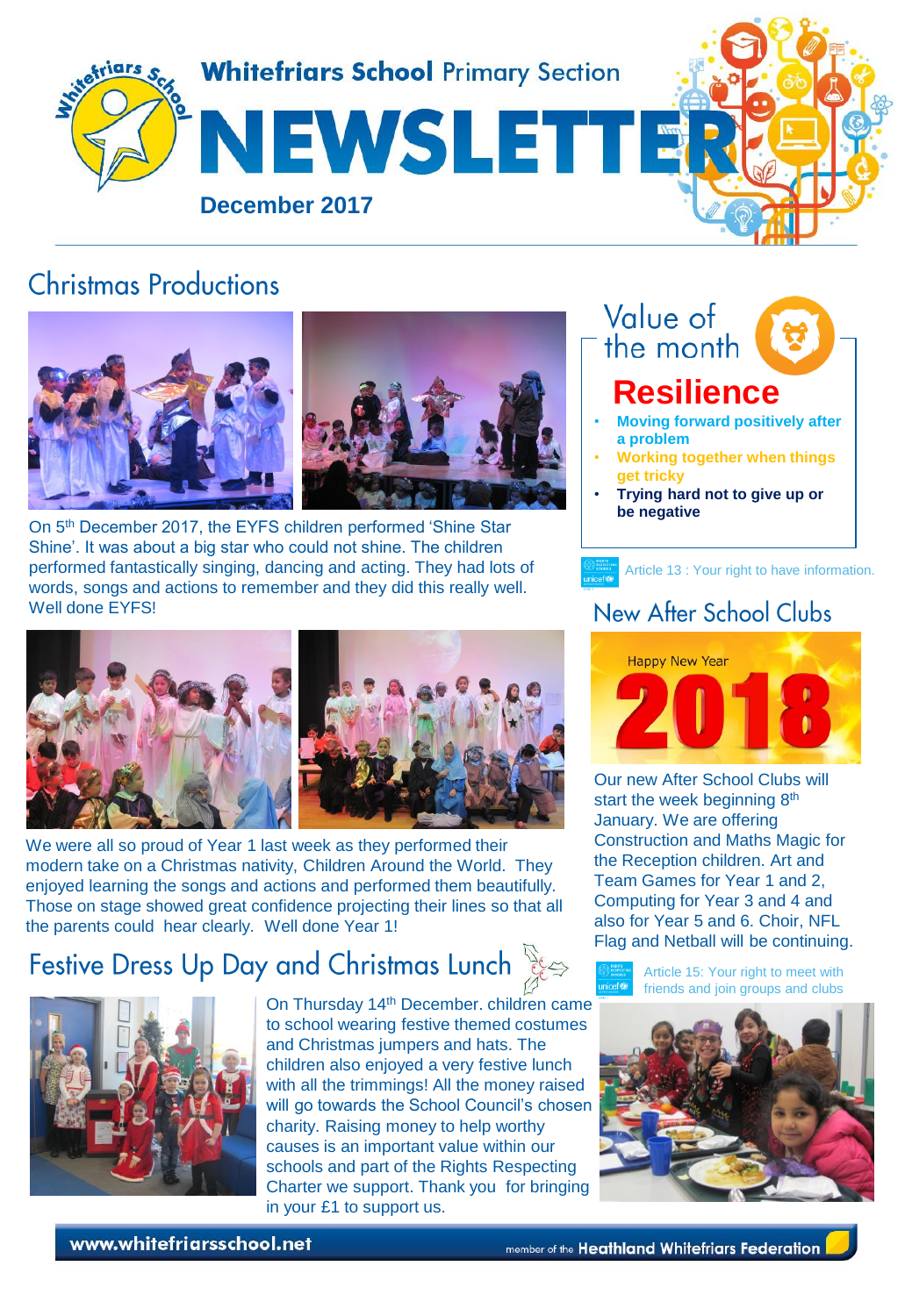

## **Fro Schools Silver Award SuccessL**





The Eco Warriors have been busy this term making our school a more sustainable place. We have taken part in litter picks and been thinking about the importance of energy saving during the 'Switch It Off Fortnight' campaign. As recognition of all our eco hard work we have achieved our Eco Schools Sliver Award. We are all so proud of this achievement and are now working towards our Green Flag status in 2018!

## UNICEF's OutRight Campaign 2017



Whitefriars school was awarded a certificate from UNICEF's UK's OutRight 2017 Campaign which recognises the commitment, passion and hard work on the OutRight Campaign which promotes and protects the rights of refugee children. Well done to everyone who got involved in the campaign and used your voice to speak out in support of children's right's.

Article 2 : All children have these rights no matter what!

20<sup>th</sup> December is the last day of term. Please note that school finishes at 2pm.



## Diary Dates for January...

4 th ~ Children return to school 19th ~ Year 6 trip to Whipsnade Zoo



Follow us @WFPrimaryNews

## **School Awards**

Congratulations to all the following children who achieved their Bronze, Silver and Gold Awards this month.

\_\_\_\_\_\_\_\_\_\_\_\_\_\_\_\_\_\_\_\_\_\_\_\_\_\_\_\_

\_\_\_\_\_\_\_\_\_\_\_\_\_\_\_\_\_\_\_\_\_\_\_\_\_\_\_\_

#### **Bronze Awards:**

Morgan ~ Lyra Ruby ~ Chamaeleon Zainab ~ Cassiopeia Abdulla ~ Cassiopeia Kabisha ~ Cassiopeia Karima ~ Lyra

#### **Silver Awards:**

**RIGHTS HISHIS**<br>RESPECTING **SCHOOLS** 

> Rihan ~ Aquila Azra ~ Aquila Nikia ~ Aquila B'Yasmin ~ Pisces Vasavi ~ Cassiopeia Hasini ~ Aquila

#### **Gold Awards:**

Krisha ~ Pisces Larisa ~ Andromeda Ritika ~ Andromeda

Article 29 : Your right to become the best that you can be

www.whitefriarsschool.net